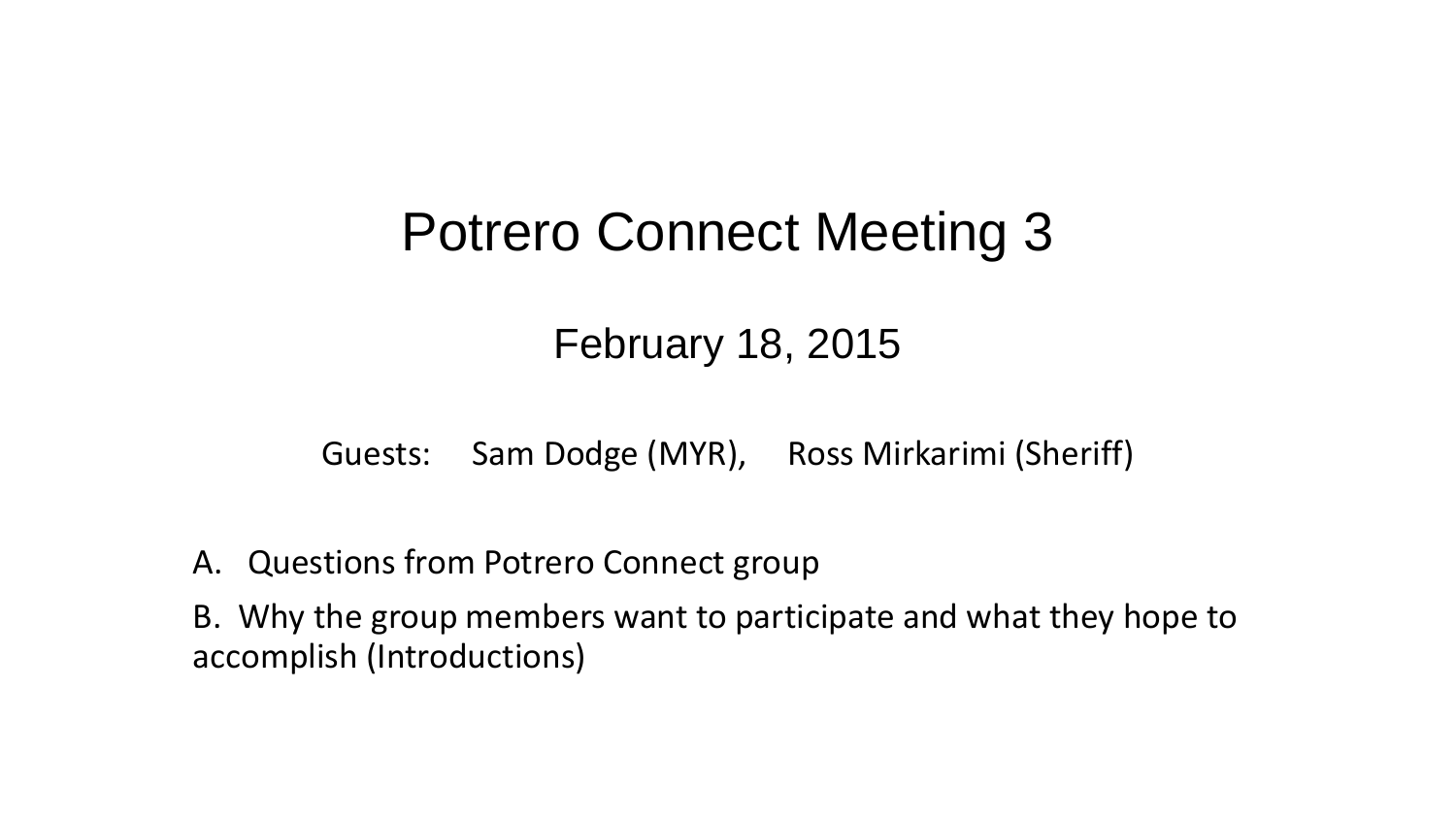## **1. What successful programs have you learned about that can be used here?**

- What cities have had the most success reducing homelessness and how have they done it?
- What methods that we are using to work with the homeless population have been documented to help long term?
- **2. What plans are in place to provide housing, not shelters for the homeless population?**
	- What is the best way to quickly increase the supply of apartments available as permanent housing?
	- Is SF pursuing a "housing first" strategy and, if so, who is at the helm coordinating all available housing resources?
- **3. What plans are there to reduce spending that does not have results and increase spending on programs that work?**
	- Where can the funds come from to provide housing for thousands living on the streets? Will new taxes and bonds be necessary or can current revenues be redirected?
	- What are the costs associated with the various interactions the city has with our homeless population (e.g. police, hospital, shelters, outreach)?

# **4. Involving the homeless population**

- I would like to hear more about engaging service providees to be more involved.
- Having the ID lost or stolen is disempowering. Will there be DMV services to obtain IDs? . At Homeless Connect there was a special DMV person who could get the California ID with Photo the same day. That was the longest line at Homeless Connect. Navigator will not be able to obtain services or advocate for the homeless person with it. This has to be a priority,. Will it?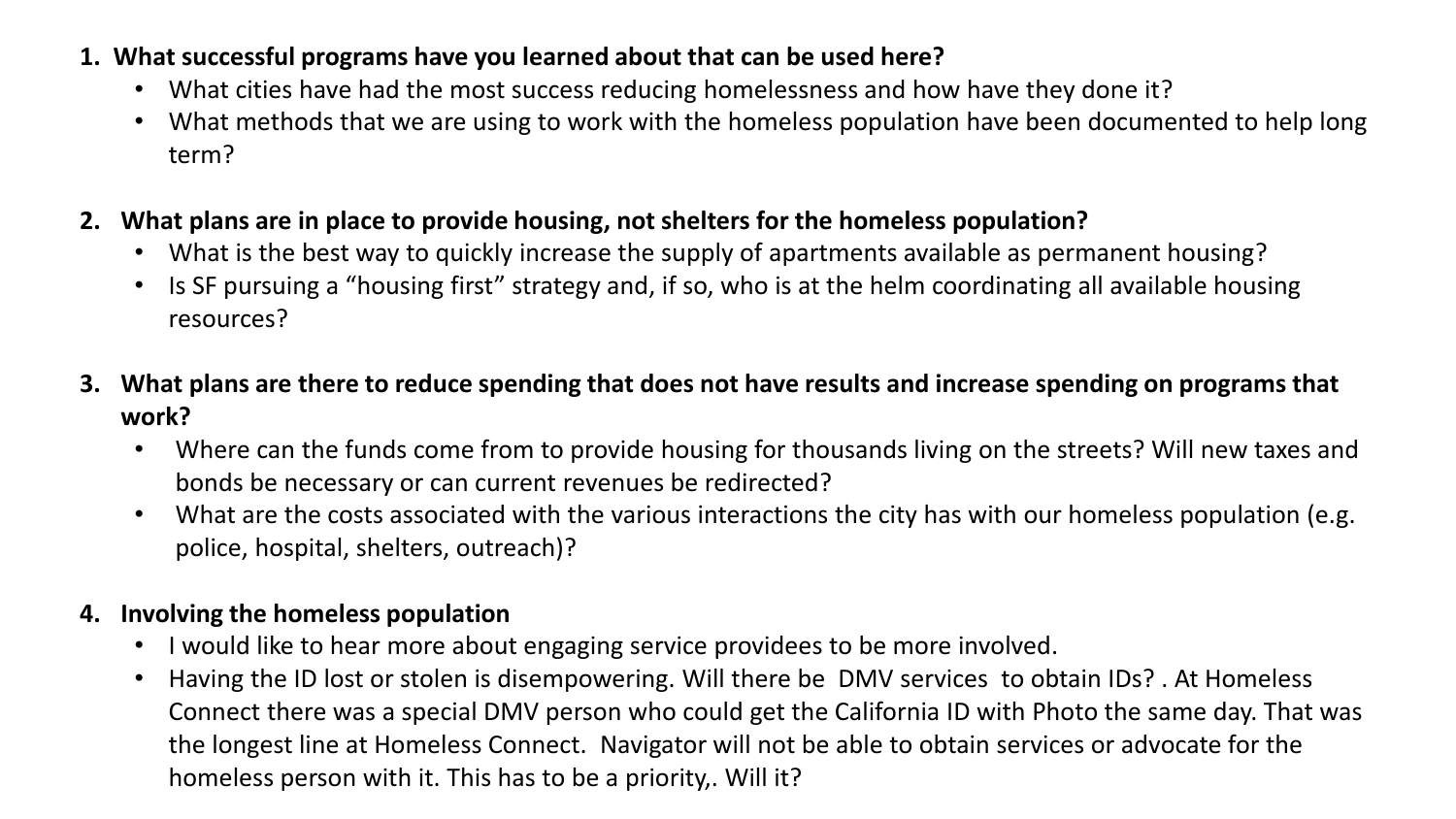#### **5. How can we effect the cities politics to solve this problem?**

- If you had a magic wand, what would you change so we can move forward?
- How do we make this an important issue to our mayor?
- How can we best put pressure on our local and state government to show our commitment to ending homelessness
- I am looking for some leadership to tell me what can I do to help? Raise money? Participate in a political campaign? Recruit neighbors to volunteer? Attend supervisor meetings? Write letters?

### **6. How can the Police Department and Sheriff's Department become a positive part of the solution?**

- What is the police role in dealing with the homeless population in the city? Has it changed since the introduction of sit/lie laws?
- Some homeless make a living operating bicycle chop shops and dealing drugs. What focus is given to arresting and prosecuting these types of criminals?
- Do police still issue citations to homeless for misdemeanors? Why or why not?
- The jails are where people are held when their warrants, often from failure to appear for unpaid quality of life citations, are served and they are taken into custody. So, the Sheriff perhaps has a diversion opportunity as people come through the system. He also has some control over the reentry of folks from jail. Questions about how this fits into the system, and what more can be done, and how to get it done, seem appropriate
- Will there be coordination with the police to remove the police records for homeless that did not appear when called by the courts. Homeless have no address and the courts have not really contacted the individual to show up for a court hearing yet the court charges them with no show. And on and on it goes, As long as there is a police record, the Homeless person is not eligible for services- food stamps, housing etc. At Homeless Connect, a representative of the police, was able to erase the charges to enable the homeless person to access services the same day of Homeless Connect.. Will there be such services available at the Navigation Center.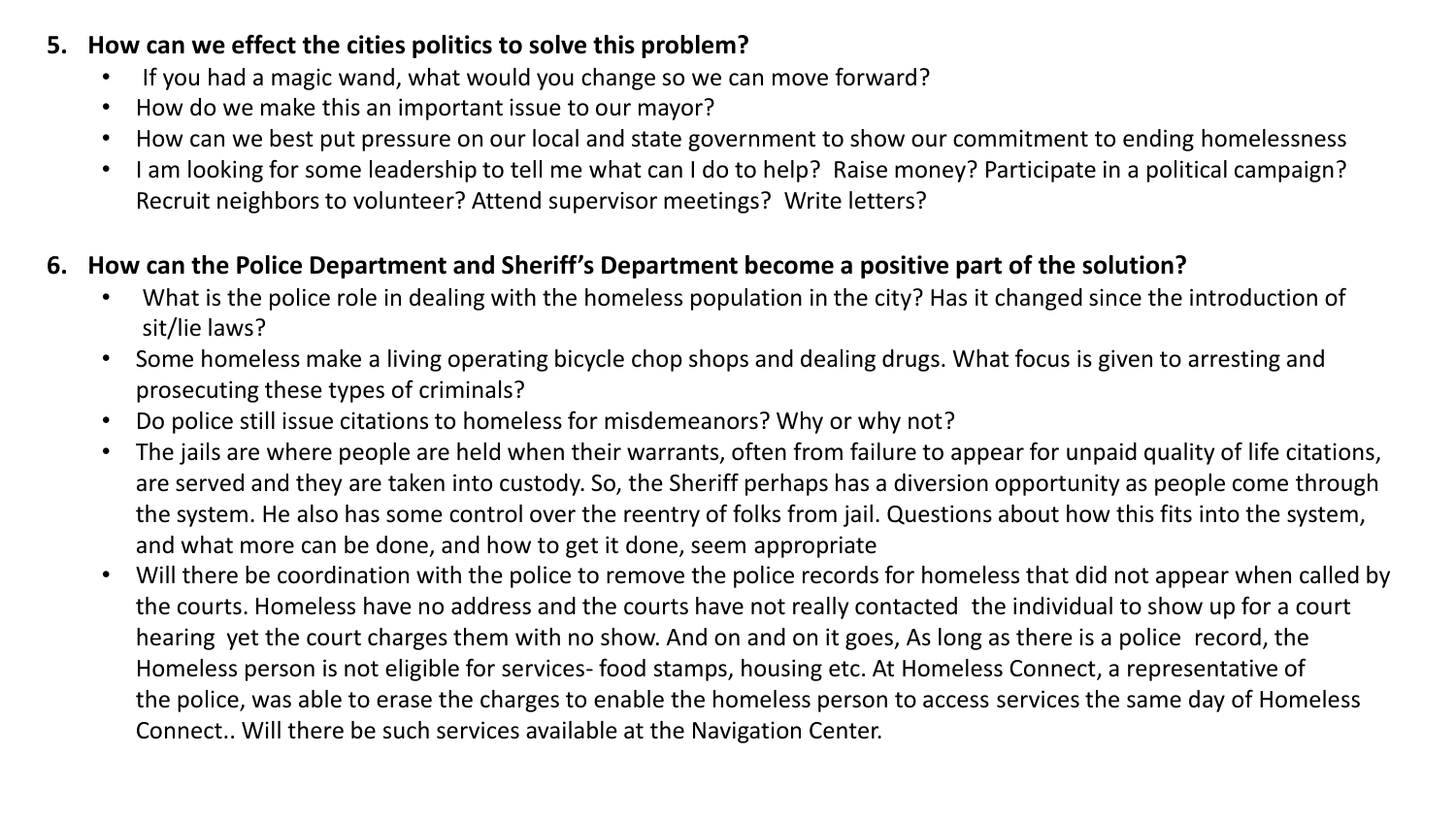- **7. How can we, the people, move the cities work from managing to eliminating homelessness?**
	- Think outside of the box of the existing bureaucracy and identify some ways you think ordinary citizens (those not affiliated with government agencies) can take action to solve the issue of homelessness in San Francisco
	- What are existing bureaucratic restrictions that prevent ordinary citizens from taking part in the ways we might?
	- What restrictions make sense to remove and how might we help you remove them
	- What can community members do to help Homeless individuals or are only NGOs and Governmental agencies that need to work together able to get results?
	- Besides having community meetings to talk about homelessness, what can everyday citizens like us, do to help you as a city official, work towards solutions?
	- In your view, what is the biggest challenge or roadblock?
	- If you had a magic wand, what would you change so we can move forward?
	- What does the new Navigation Center need that it does not have? Art on the buildings (can clients be involved?)? Software that thoroughly describes both the individual and the resources (homes, services) and produces a set of matches to choose from: individual to available resource? Activities for clients when they are at the center?
	- 85% of homeless are in Districts 6,9,10. How do we engage the rest of San Francisco in helping to solve this problem?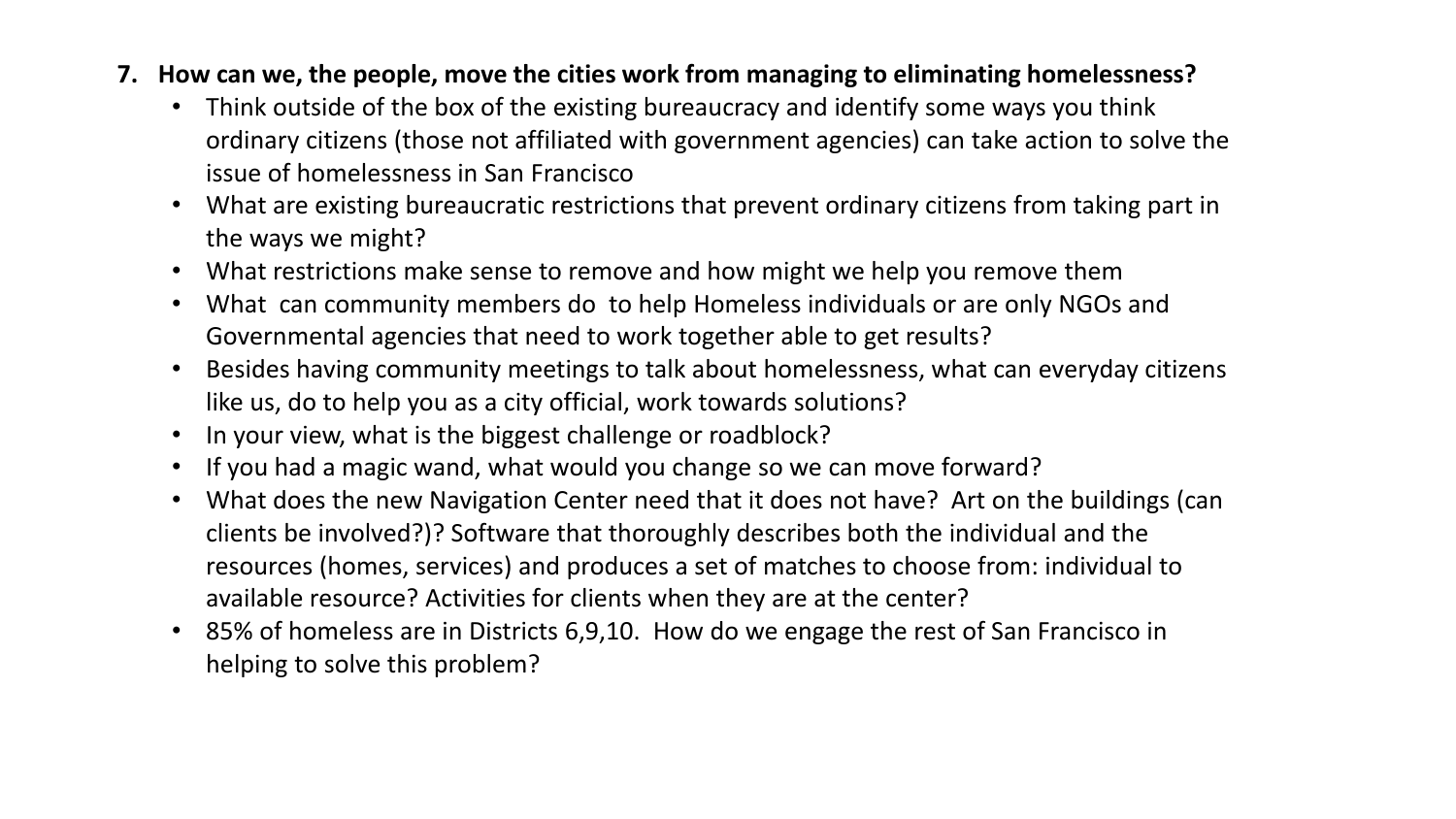**As a block co-captain I feel it's important to be a part of this committee and work to find a solution to our homeless problem and the gentrification concerns our whole city is facing. I'm passionate about seeking solutions to end this, not just manage it. I think it is the number one problem we should be focused on as a city. Our 3 blocks are very active and engaged, I feel once we have a clear plan, there are many Potrero neighbors who will work to accomplish our plan. I've worked with the Project Connect veterans program at the jail and I'm very impressed by the progressive programs at the San Bruno Jail. Very innovative and helpful. Would love to see similar programs focused on homeless folks. -April**

**I have lived at 449 Utah Street since May of 2014 but have lived in SF for 30 years. While I have been aware for many years of homeless encampments in SF, I see them becoming larger and more entrenched. I would like to see the encampments under overpasses on 17th Street and Vermont Street cleaned up permanently so that I can feel safe walking to Whole Foods and Trader Joe's.**

**I am involved with this committee because like many San Franciscans, I do not accept the status quo. If we work collectively by bringing together our talent, experience and financial resources, we can dramatically reduce homelessness in our city. -Daphne**

**I am involved in this group because I believe that we can do better as a City in treating our indigent population. The recent migration of the homeless to northwest Potrero has driven home that the City's current policies are not effective, and only serve to move the homeless from neighborhood to neighborhood. By being involved in this group and learning more about the City's policies and how other jurisdictions operate, I believe that we can help educate our neighbors and begin to provide the political support necessary to support better policies. My goal is safer and healthier outcomes for the homeless population, and cleaner and safer streets for the neighborhoods.**

**-J.R.**

**-Libby**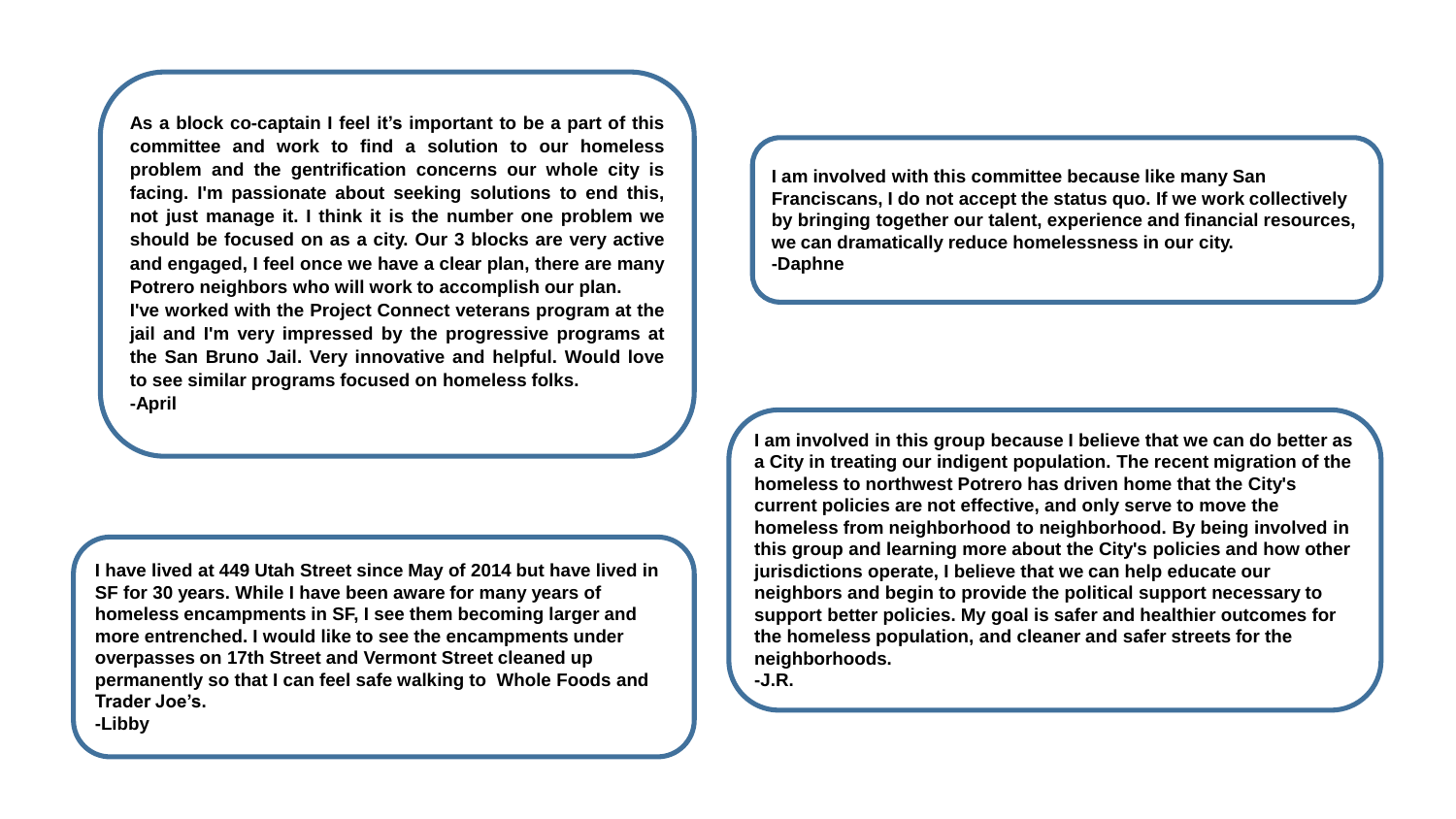**As a resident of Potrero Hill and citizen of San Francisco, i perceive my civic duty is to identify where existing democratic values and principles are not being manifest by existing policies, procedures, structures and systems. I have taken on leadership positions with the Potrero Hill Democratic Club and the Boosters' Neighborhood Association, as well as have facilitated conversations among neighbors and fellow citizens to identify courses of action to address the inequities we collectively perceive. I see my membership in Potrero Connect as resonant with my larger goal to inspire fellow citizens to participate in making San Francisco what a principle-driven, democratic city of the 21st century can be.**

**I'm on this committee because I care about treating our homeless neighbors as real people with needs and rights. I am also concerned about safety and hygiene issues associated with homelessness (both for them and for my family).**

**-Briony**

**-Monisha I joined the Committee initially because I became alarmed at an upsurge of both property crimes like car break-ins and delivery package thefts and witnessed homeless campers casing cars and stealing packages, and my neighbors have been victimized. When I walk through the neighborhood I have to walk through piles of trash and heaping encampments on sidewalks that are stinking from being used as toilets.**

> **As I participated in meetings with my neighbors, met with Bevan Dufty, met some of my homeless neighbors, and participated in the city's Homeless Count, I have become more interested in helping to find ways to get more people off the street and into housing. This is the right way to clean up the streets-by helping people who cannot help themselves. I am looking for some leadership to tell me what can I do to help? Raise money? Participate in a political campaign? Recruit neighbors to volunteer? Attend supervisor meetings? Write letters? -Steven**